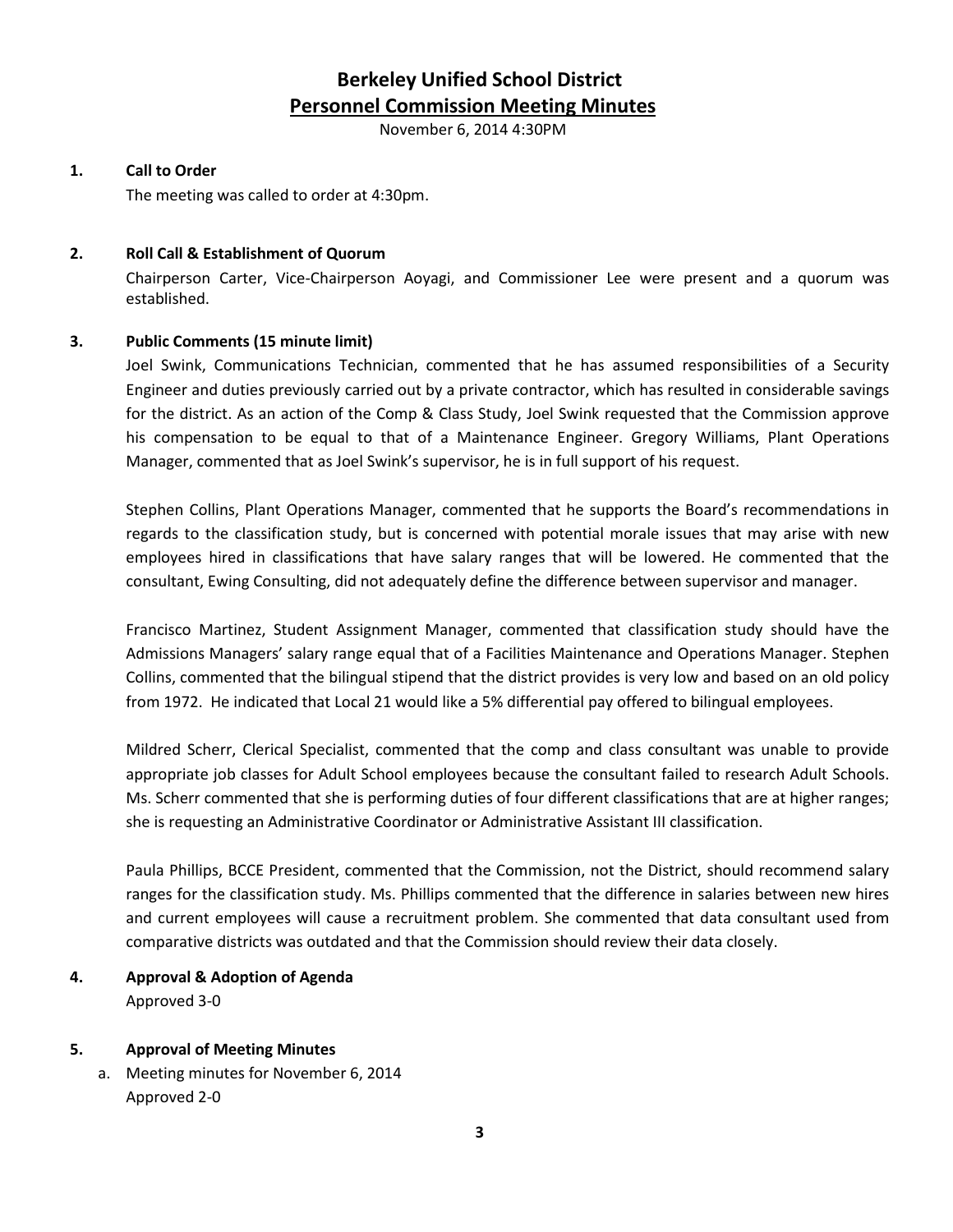#### **6. Consent Items**

Ratification of Eligibility Lists

- a. Grounds Gardener
- b. Clerical Assistant III
- c. Instructional Specialist, Garden
- d. Instructional Technician
- e. Food Service Satellite Operator
- f. Senior Personnel Assistant

Approved, 3-0

## **7. Conference Items**

a) Request for Voluntary Demotion

Secretary Perez presented information on behalf of Melina Landry, requesting to be voluntarily demoted to be an Instructional Assistant, Special Ed Attendant, a position for which she applied, tested and is on the eligibility list. Her voluntary demotion is in accordance with Merit Rule 60.200.2

Approved 3-0

## **8) Discussion Items**

- a) Recommendations from the Board of Education relative to the classification and compensation study. The Commission discussed the recommendations made by the Board regarding the classification and compensation study. The Commission agreed to hold a special meeting to discuss the Classification and Compensation Study.
- b) Request to review examination questions and results.

Lolita Coleman, Administrative Assistant, commented that she was not able to view her test results when she took the Worker's Comp Specialist exam. Timothy Carter, requested that Secretary Perez ask the Executive Director of CODESP to specify in writing if it is in violation of the agreement to share the examination questions and incorrect answers with the test taker.

c) Working out of classification.

Lolita Coleman, Administrative Assistant, commented that she has been doing duties for the Workers Compensation Specialist and Benefits Supervisor positions, and therefore is requesting a 5% differential pay moving forward and retroactively. Ms. Coleman commented that extra duties have been assigned to her by the Deputy Superintendent.

- **9) Information Item**
	- a) Examinations administered in the month of October.
	- b) New Hires/New Assignments processed in the month of October.

#### **10) Reports**

a) Union

President Phillips commented that she had nothing to report.